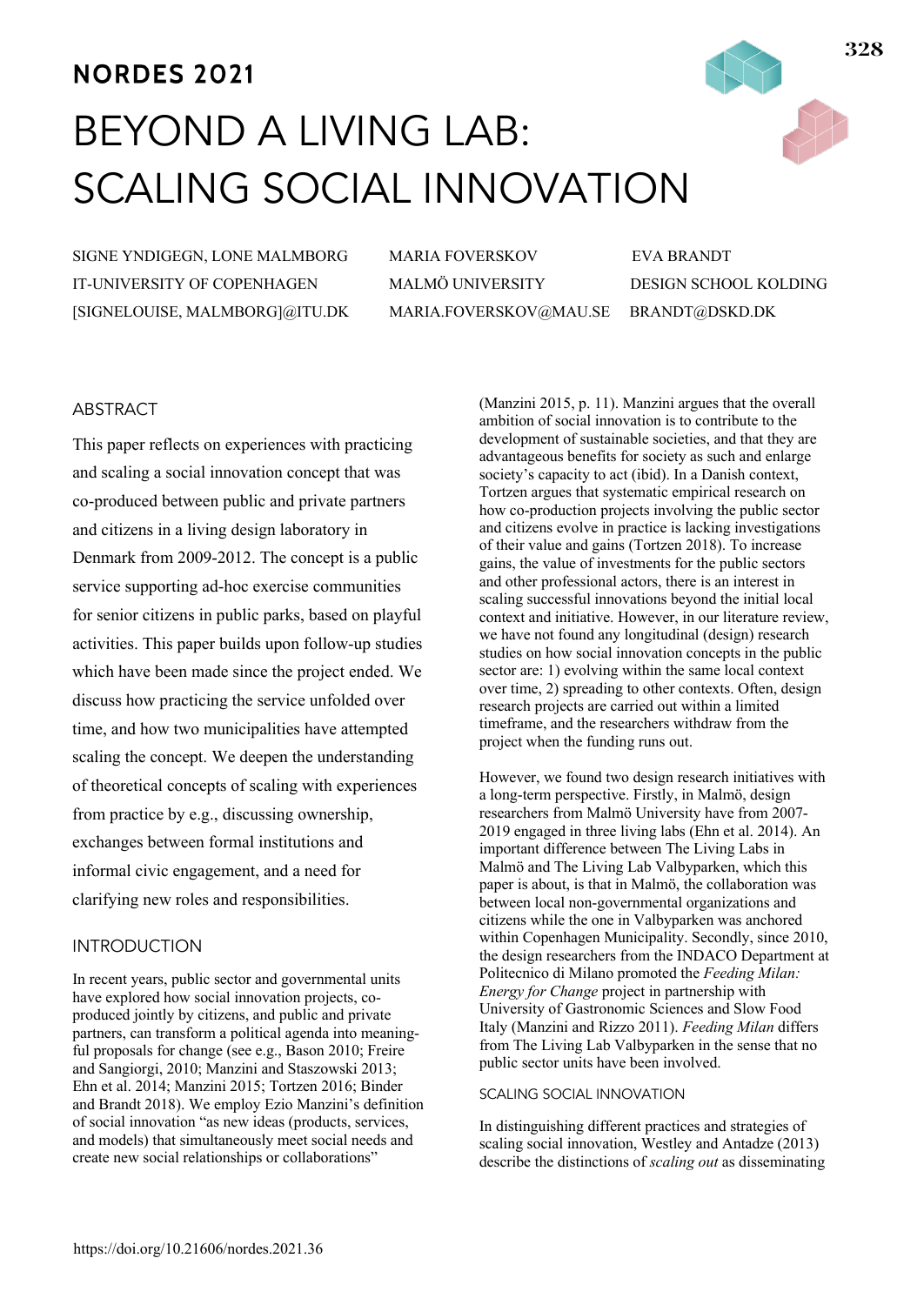benefits to be felt by more communities and individuals, from the difficulties in *scaling up* as connecting to opportunities as resources, policies, and values occurring in the broader economic, political, and cultural context*.* Manzini (2015) further addresses these different strategies of *replicating as scaling out* and *connecting as scaling up. Replicating as scaling out* describes a strategy of recreating and reconfiguring horizontally the most promising practices across contexts, as for instance, replicating a project, while attuning it to a new context. Manzini stresses that no individual case can be reproduced because they will always be deeply rooted in the specific context and shaped by the main actors involved. Instead, he argues that when discussing how to replicate collaborative organizations, "we are in reality discussing how these ideas may spread and how different groups of people may recognize, adopt, and localize them (that is, adapt them to different contexts)" (ibid., p. 180). The second strategy, *connecting as scaling up*, deals with connecting and integrating several small collaborative projects into larger framework programs. According to Manzini, "it can be done by connecting them horizontally with similar or complementary initiatives, and vertically with other types of organizations (social, economic, and political)" (ibid., p. 180).

Rossitto et al. (2020) argue for shifting designers' focus away from *scale,* as a mere quantitative growth, to one on *scaling*; that is the variety of practices, along with the role of human and non-human agents, that contribute to the ways local initiatives proliferate across contexts and over time. They point to how researchers such as Biørn-Hansen and Håkansson (2018) suggest different modes of scaling. *Sustaining* relates to the work of organizing initiatives such as defining practices and attracting members and resources. *Growing* includes processes to build up and consolidate the sociotechnical infrastructure to enable more people to take part. *Spreading* deals with the creation and dissemination of new skills, ideas, and knowledge. Rossitto et al. (2020) further point to how transition scholars such as Naber et al. (2017) have distinguished patterns of upscaling practices as *growing***,** *replication***,** *accumulation,* and *transformation*. *Growing* and *replication*, respectively, relate to an increased number of actors participating in a given initiative and reusing the same concept in different locations. *Accumulation* and *transformation* are indicative of more qualitative changes: in the former, different initiatives are connected to each other; in the latter, a given initiative shapes a change at an institutional level.

This paper theorizes and reflects based on these various notions of scaling and what issues are important when moving from a social innovation project to sustainable scaling in practice within a public context. We do this through a follow-up study on re-thinking public services; on what happened beyond 'The Living Lab Valbyparken' - an ad-hoc exercise community in a

public park part of the SeniorInteraktion project (Brandt et al. 2010, Malmborg and Yndigegn 2013, Yndigegn 2016, Foverskov 2020). We focus on 'beyond' the living lab, as *after* researchers left the project, including attempts to scale the concept and practice to other places and cities. The paper is structured as follows: Firstly, we present the SeniorInteraktion project, The Living Lab Valbyparken, and the additional empirical material that this paper builds upon. Secondly, we discuss how the ad-hoc exercise community in Valbyparken unfolded from a living lab to a sustained practice, and practices of scaling the concept to other public parks within the same municipality as well as scaling to another municipality. Lastly, we discuss ownership, exchanges between formal public institutions and informal civic engagement, as well as scaling as organizational transformations including needs for clarifying new roles and responsibilities.

## THE SENIORINTERAKTION PROJECT

The SeniorInteraktion project was a practice-based design research (Vaughan 2017) using a participatory design approach (Brandt et al. 2013) to assist partnerships among Copenhagen Municipality and nine private and NGO partners in exploring new forms of public services to senior citizens, based on community building (Brandt et al. 2010, Yndigegn 2016, Foverskov 2020). As collaborating partners, the design researchers come from two design research institutions: the KADK and the IT University of Copenhagen. The project owner was the Health and Care Administration at Copenhagen Municipality.

The SeniorInteraktion project focused on improving the quality of life and well-being by designing for social interaction among senior citizens. The project suggested a new horizontal service model resonant with Cottam and Leadbeater's critique of the Public Service Reform, stating how "solutions need to be assembled around people and their distinctive needs rather than defined within organisational hierarchies" (2004, p. 17), further aligning with Meroni and Sangiorgi's definition of collaborative service models "as a way to redesign public and community service" (2011, p. 119), and joining Morelli et al. (2021) who describe a recent shift toward services as processes of value co-creation. Our aim was to develop a new horizontal service model, including socio-material infrastructures that increased physical and social interaction among smaller groups of senior citizens contributing to social well-being (Brandt et al. 2012). Thus, our focus was on enabling selforganization and care among senior citizens.

As opposed to perceiving public service delivery as a conventional offer to the individual, we developed a horizontal service model supporting communities of senior citizens. These communities were intended to be driven by citizens, but firmly supported by what we later termed as 'a helping hand' (Yndigegn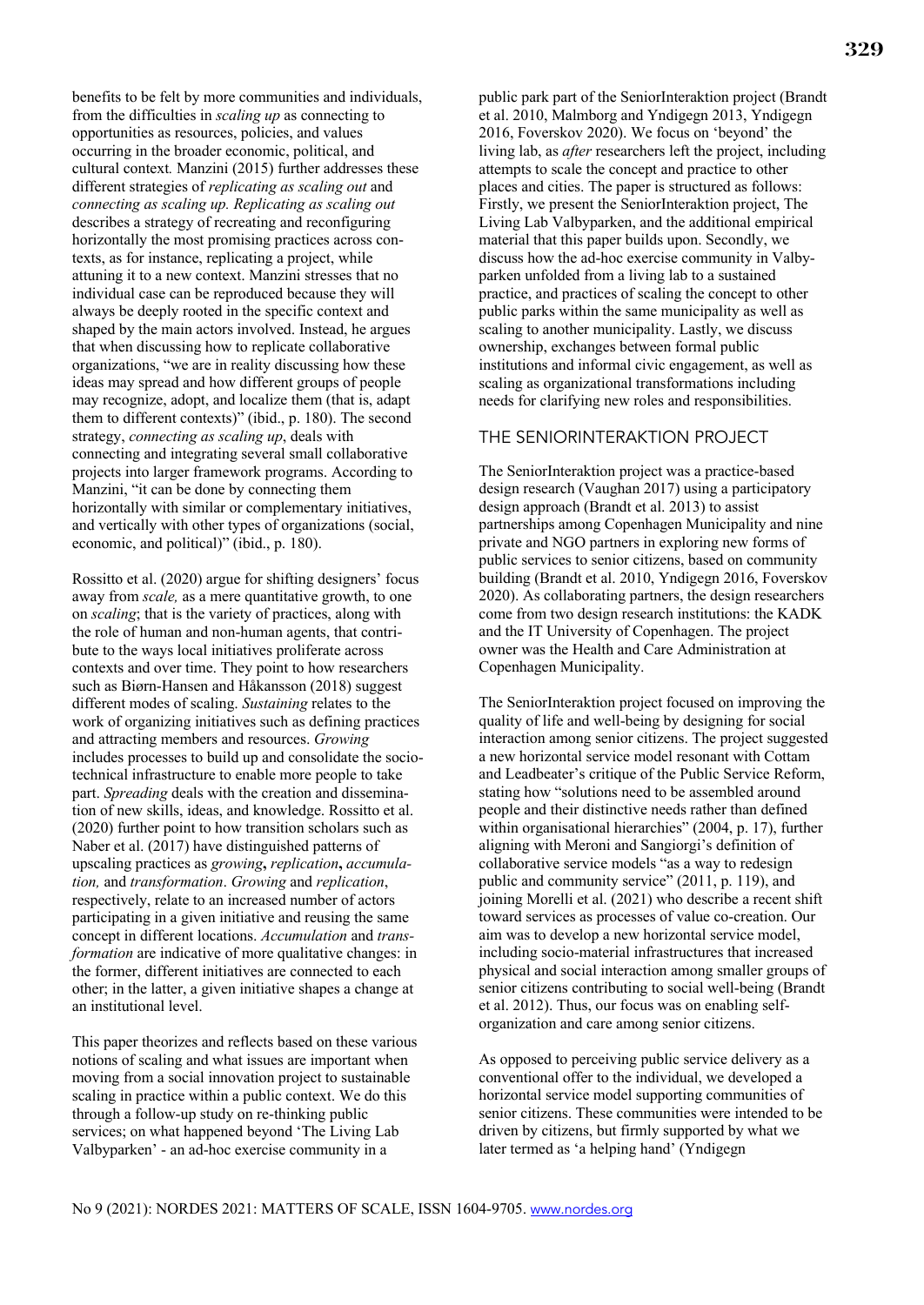

Figure 1: Overall project timeline and follow-up activities

and Aakjær 2018) for organizing and occasionally facilitating the communities from the public side. We refer to this constellation as a citizens-driven service.

More than 100 senior citizens, 15 codesign researchers, 9 industrial / NGO partners, and 10 municipality professionals were involved. The first part of the SeniorInteraktion project was conducted as a design laboratory (Binder and Brandt 2008) including field visits to 10 local senior homes and activity centers, and three full-day codesign workshops evoking and enacting, for instance, a number of future scenarios. The last part of the project was conducted as two living labs (Binder et al. 2011) running in parallel and lasting about one year each. Here we explored new potential practices through 'rehearsing the future' (Halse et al. 2010) with: 1) seniors in a municipal co-housing complex and; 2) a group of seniors and partners establishing an ad-hoc exercise community in a public park (Yndigegn 2016, Foverskov 2020). Today, senior citizens from The Living Lab Valbyparken are still joining each other every second week to play games and drink coffee (see figure 1).

#### INFRASTRUCTURING FOR CONTINUATION

When we initiated the project, there was an increasing interest in the concept of 'infrastructuring' as introduced in the Scandinavian design community by Björgvinsson et al. (2010) and Binder et al. (2011), based on the work of Star and Ruhleder (1996), Suchman (2002) and Karasti and Syrjänen (2004). We applied this concept as a way to design for social innovations to sustain and continue after the project ended (Olander et al. 2011). Following Björgvinsson et al. (2010) we define infrastructuring as organizing social-material gatherings and contextual experiments to build arenas for social innovation. In this process, social aspects and what we call infrastructuring elements are connected to create possibilities for new things and practices to emerge and be sustained. In the Living Lab Valbyparken, we explored the overall horizontal social service model concept as an alternative way of creating activity offers in the public sector, that challenged the classic idea of

fixed rehabilitation courses. For nine months, we gathered every second Friday for three hours in the public park. Step by step, an infrastructuring practice of supporting the physical playful and social aspects of the gatherings including sharing stories of the activities inbetween the gatherings were developed in order to support the ad-hoc exercise community continuing the gatherings, coordinating playful activities, and inviting others to join.

Physical infrastructuring elements included tools for playful activities such as croquet equipment with a twist, disc-golf, scorecards, a pull along wagon, a bench, a staircase tribune, and flagpoles. They were all developed and built in the park. A tool shed was borrowed from park officials and was provided with a code lock. The code lock was an important infrastructuring element as it helped distribute the shared ownership, and enabled new possibilities e.g., some of the seniors brought their grandchildren to the park between our Friday gatherings and used the playful tools. Other infrastructuring elements included flyers and a mobile app developed in order for the seniors themselves to suggest and coordinate activities, but also to invite friends and relatives within their networks to the exercise community. The app contained an archive of playful activities for inspiration, when the seniors were going to be on their own without the sports coach. Additionally, a blog 'Aktivt udeliv i Valbyparken' (active outdoor life in Valbyparken) was used between the gatherings in the park to share e.g., images and stories. Initially, it was primarily the design researchers who used it, but the seniors took over little by little (Malmborg and Yndigegn 2013).

#### FOLLOW-UP STUDY: EMPIRICAL MATERIAL

We, the design researchers, left and the project ended in Fall 2012. The additional empirical material (see figure 1) consists of: A joint interview with a health counselor (from Copenhagen Municipality) and the sports coach (a private partner) immediately after the end of the project; participant observations and interviews with citizens in the exercise community in 2013, 2014 and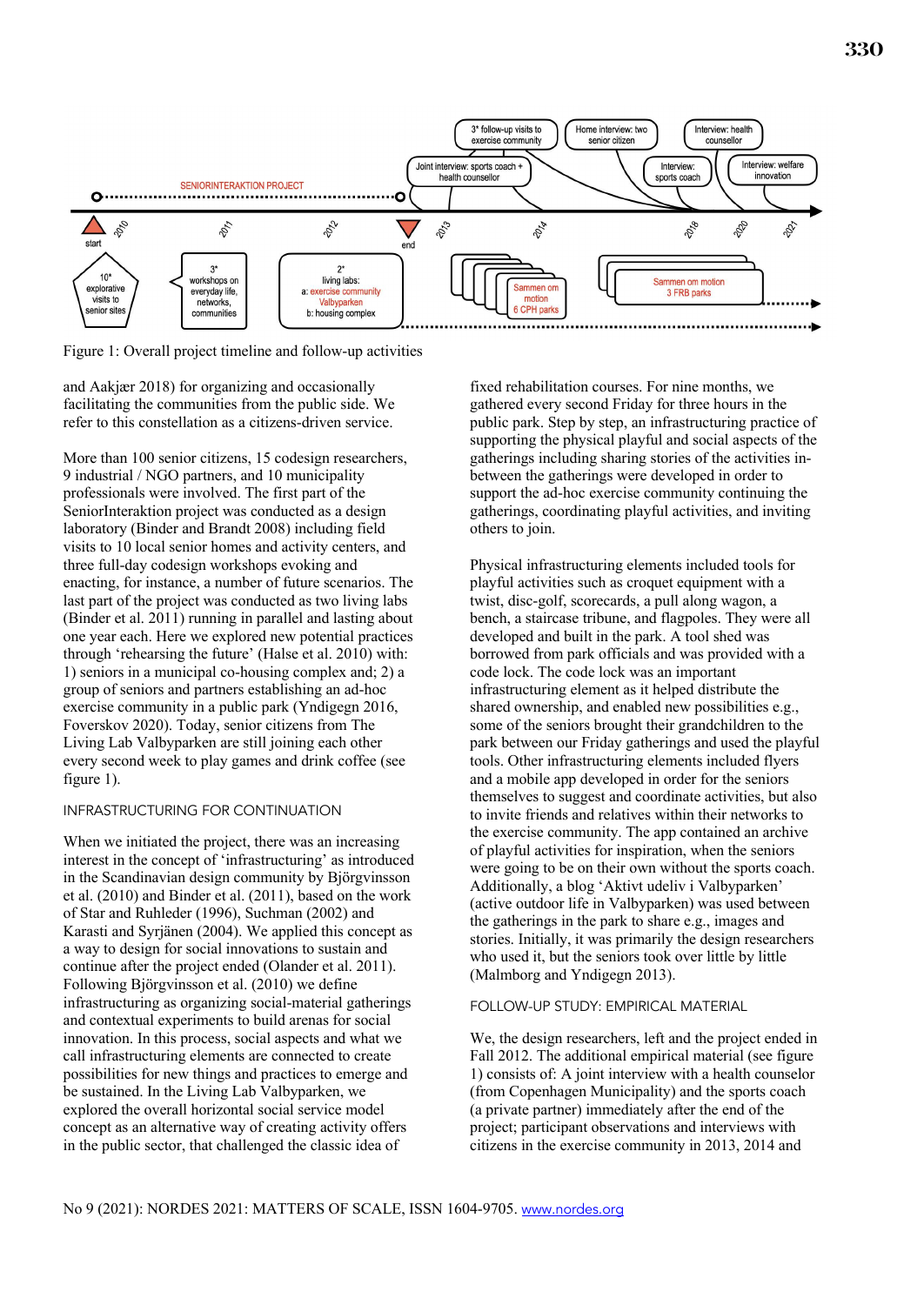2018; a home visit and interview with two senior citizens in 2018; interview with the sports coach in 2018; interviews with a health counselor employed at Center for Health at Frederiksberg Municipality in 2020, and Head of Department of Welfare Innovation within Copenhagen Municipality in 2021. The people in the two last interviews were not part of the original initiative, but were interviewed to reflect on how practices have evolved in the two municipalities during the following years. The work has been documented via video, and audio recordings, and photographs. This empirical material has formed the base of the analyses in this paper.

## PRACTICING A CO-PRODUCED SERVICE

In this section, we describe and discuss the continuation of the original ad-hoc exercise community as a coproduced social service including reflections on infrastructuring elements, and which concerns, and conflicts emerge as time evolves.

## SHAPING A CITIZENS-DRIVEN SERVICE

The project ended late 2012 and the researchers withdrew at that time. Copenhagen Municipality hesitated with the continuation. Meanwhile, the community of seniors in Valbyparken continued on their own. They met every second Friday – and they formed the activities along their preferences, the weather, and the number of people. When the researchers left the project, the bench and the staircase tribune were removed from the park as the permission to have them in the park was temporary. However, the repertoire of tools for playful activities was continually expanded and stored in the shed between meetings. The seniors continued to develop their own everyday infrastructuring elements and practices, while the digital infrastructuring elements developed explicitly for the project gradually disappeared. "We know where and when to meet up so it is not necessary anymore," they expressed in an interview (2018) about the mobile app and the website. Instead, they used a contact list, phone calls, and text messages. They also made new arrangements and routines. For instance, they started to sometimes go for lunch at a community center close by; and they arranged with the manned public playground in the park to drink coffee at their place. They paid a small amount of money for the coffee the personnel made for them. In the ad-hoc exercise community, a strong practice of looking after each other if some did not show up - or felt too ill to participate - also evolved.

To make the ad-hoc exercise community an integrated part of the infrastructure of the municipality's service offers, the community was affiliated with the local Health Center as an exercise possibility for those who had ended a rehabilitation course at the center. Rehabilitation courses usually last 8-12 weeks, and the Health Center often lacked a possibility for continuing the training. This was a way to make the different

services reciprocally benefit each other. So, the ad-hoc exercise community in the park became an open exercise offer for other seniors and once in a while new people attended. The seniors in the park welcomed the newcomers, but after a while doubt about the arrangement started to surface. The seniors felt that they were given a responsibility for sometimes 'weaker' seniors, which they were not comfortable with. One of the women explained that it seemed like those personnel at the Health Center were not aware of what they were sending their senior citizens out to (Yndigegn 2016).

## DEVELOPING A ROBUST PUBLIC SERVICE?

Nine months after the project ended, Copenhagen Municipality decided to employ the sports coach in a half-time position to take care of the initiative and to manage a scaling of the ad-hoc exercise community concept to other parks in the city. According to the sports coach (interview 2018), Copenhagen Municipality was in charge of recruiting participants for the new communities while his responsibility was to make sure they showed up again as well as to register those who attended. In his new position, he returned to the exercise community in Valbyparken with the intention to make it a robust service offer and to recruit ambassadors for the scaling out to new parks. His plan was to renew and expand the community's repertoire of games and playful activities to continue to be a service that appealed to a broader range of senior citizens. From his point of view, it was important to be able to recruit new participants. However, different conflicts and tensions emerged from the reunion. The exercise community in Valbyparken felt intimidated when the sports coach returned and wanted to introduce new games. They felt that he dominated and did not respect what the community had shaped on their own after the project ended (interview 2018). Also, they understood that the municipality wanted to know how many people participated from time to time, but they felt that it interrupted their social gatherings as they had to register their participation online every time (interview 2013).

# DISCUSSION: MULTIPLE PRACTICES OF SCALING

In our discussion of practices of scaling, we explore the relation between a sustainable and a scalable social innovation. To analyze how scaling took place in our study, we follow Biørn-Hansen and Håkansson's (2018) definitions of the different ways of scaling, where *sustaining* means internal organizational activities of establishing routines and practices; and *growing* defines the practices of expanding beyond the initial users and with that create a bigger impact on society. The seniors in Valbyparken made the ad-hoc exercise community sustainable by creating their own practice through changing some of the games, adding the coffee arrangement with the staff at the manned playground, and adding lunch to the routines of their community.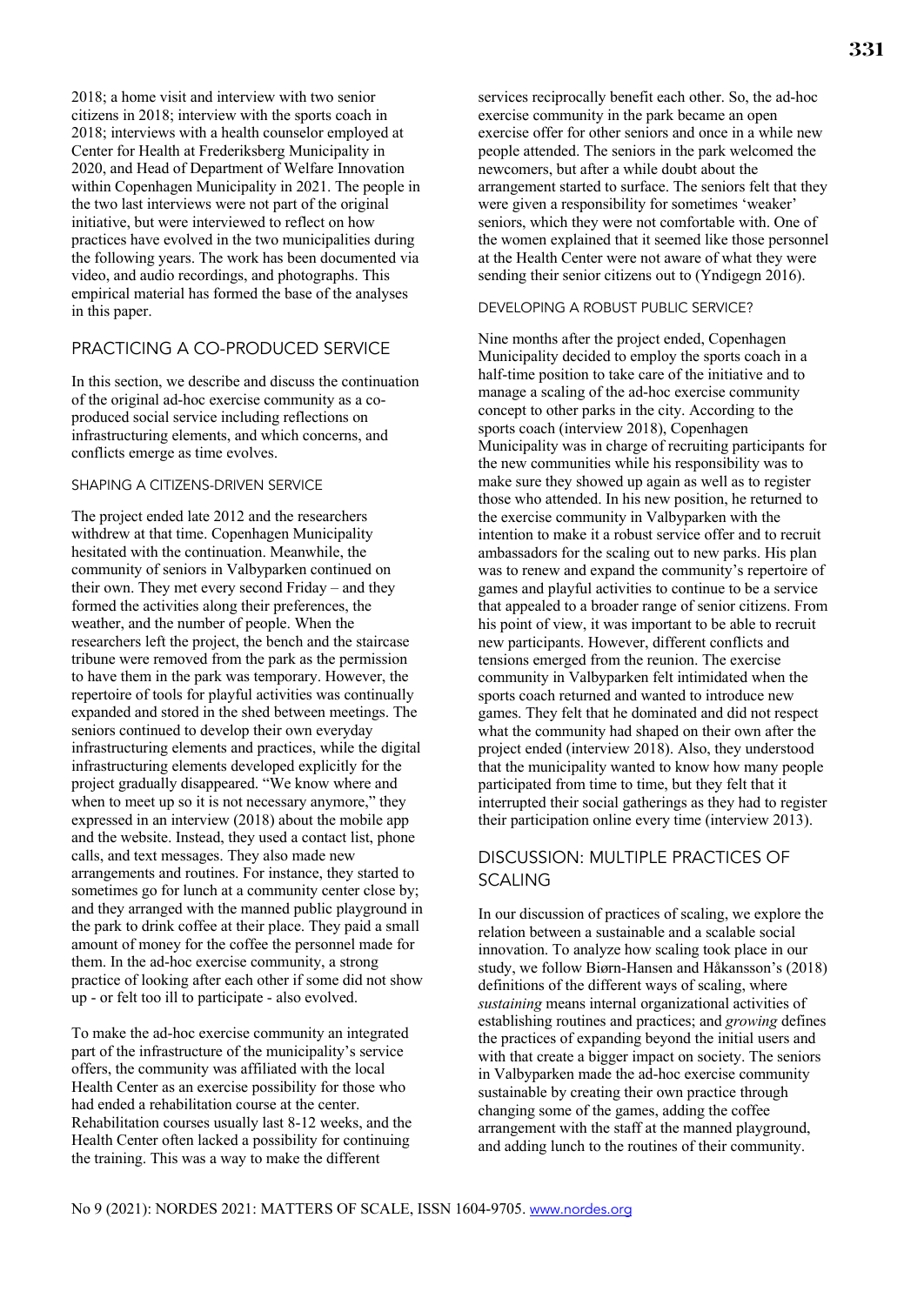The value and quality of this community for the seniors is without doubt high as many of them have met each other every second week all year round for more than eight years now. Our study shows how the seniors took ownership of the initiative and in that sense fulfilled the idea of making the ad-hoc exercise community mainly citizens-driven. The sports coach (together with the municipality) on the other hand, worked to make this concept scalable by trying to broaden this one community for others to join - and recruiting ambassadors for new communities. Here, their work of scaling aims at *growing* by making the community more robust as a public service that can be offered to a broader range of citizens, and in that sense be integrated into the existing infrastructure of a variety of public services.

#### SECURITY OF SUPPLY – AND OWNERSHIP

Tensions emerged between the attempts of sustaining and of growing, which points to challenges that might arise when the public sector enters into collaboration with citizens – here, also the ideas of the private partner: the sports coach. The public and private partners wanted to establish something that the senior citizens take ownership of in order to run it themselves and is deeply rooted in the community of senior citizens. Still, it raised problems when the citizens shaped it too much and perhaps became too close, since it meant that the "service" turned out to be too narrow or exclusive to be part of the catalogue of services offered by the public sector and thus enabling newcomers to join. It means that the municipalities cannot always account and argue for supporting this kind of services (Siira et al. 2020).

An important challenge of co-production for Copenhagen Municipality is the concern regarding 'security of supply'. To be a service that Copenhagen Municipality can offer and claim to be part of their catalogue, there has to be some security of supply as Head of Welfare Innovation puts it (interview 2021). Despite being valuable to co-produce and try out new ideas on a small scale, it might be too uncertain in the longer run. She stresses that they do not want to put the citizens in a difficult situation, and they do not want to get complaints in this regard: "What if we, for instance, managed to activate citizens in an initiative about overcoming loneliness, and then we had finally got some [people] out of their homes, and then those who started it got interested in something else and it [the initiative] is gone." The example from the Head of Welfare Innovation shows how to scale and grow the socio-material infrastructure to enable more people to take part and that it requires a certain robustness that may not always be there - or that the municipality does not feel confident in when responsibilities are handed over to the citizens. Because it will often be the municipality that is held responsible if anything fails – even after the municipality's withdrawal from the initiative. These concerns challenge the concept of a horizontal service model. Though, in relation to the adhoc exercise community in Valbyparken the robustness measured in continuity over time seemed to be there. However, the seniors' own uneasiness in having to take responsibility for 'weaker seniors' illustrates a misalignment or lack of negotiation of the terms of condition and expectations for the growing of this citizens-driven public service - and in that sense an issue that could be an obstacle for the security of supply.

What we have pointed to here are some difficulties and obstacles when attempting to sustain but especially grow the community by allowing more citizens to join the exercise community in Valbyparken. From the engagement between the citizens, the municipality and the private partner, different challenges emerge and raise questions of ownership - or who owns the concept and the right to define what practices and routines to establish; responsibilities in relation to the citizens' role and whether they are supposed to be caretakers for others; and finally, the challenge between the citizensdriven part and the public institution in terms of the security in what is offered. This results in questions that point to a misalignment in how the continuation was imagined or practiced among the central partakers.

## SCALING A SERVICE IN PRACTICE

In the following section, we describe and discuss a different attempt of scaling initiated by Copenhagen Municipality after engaging the sports coach to establish new ad-hoc exercise offers in five public parks in other parts of Copenhagen but also the spreading of the concept to another municipality initiated by the sports coach.

### SCALING WITHIN THE SAME MUNICIPALITY

The first attempt of scaling to other public parks happened Summer 2013 - nine months after the project ended. Copenhagen Municipality created a new website for all the places and renamed the service offer to *Sammen om Motion* (together about exercise). Collaboration was established with several other Health Centers and counselors, to educate them in this way of running an ad-hoc exercise offer for senior citizens. By the end of 2013, the activities were running in six different parks in Copenhagen. The sports coach explained (interview 2018) how the original concept from The Living Lab Valbyparken was *adapted* to the different contexts. For instance, in one part of the city the focus was also on including people in wheelchairs, people using walkers, but also socially vulnerable citizens. The very different abilities of the participants made it necessary to adapt the various games to the people attending from time to time.

Different initiatives were taken to make this attempt of scaling viable. The project leader from Copenhagen Municipality in the SeniorInteraktion project promoted the idea internally also to the departments in charge of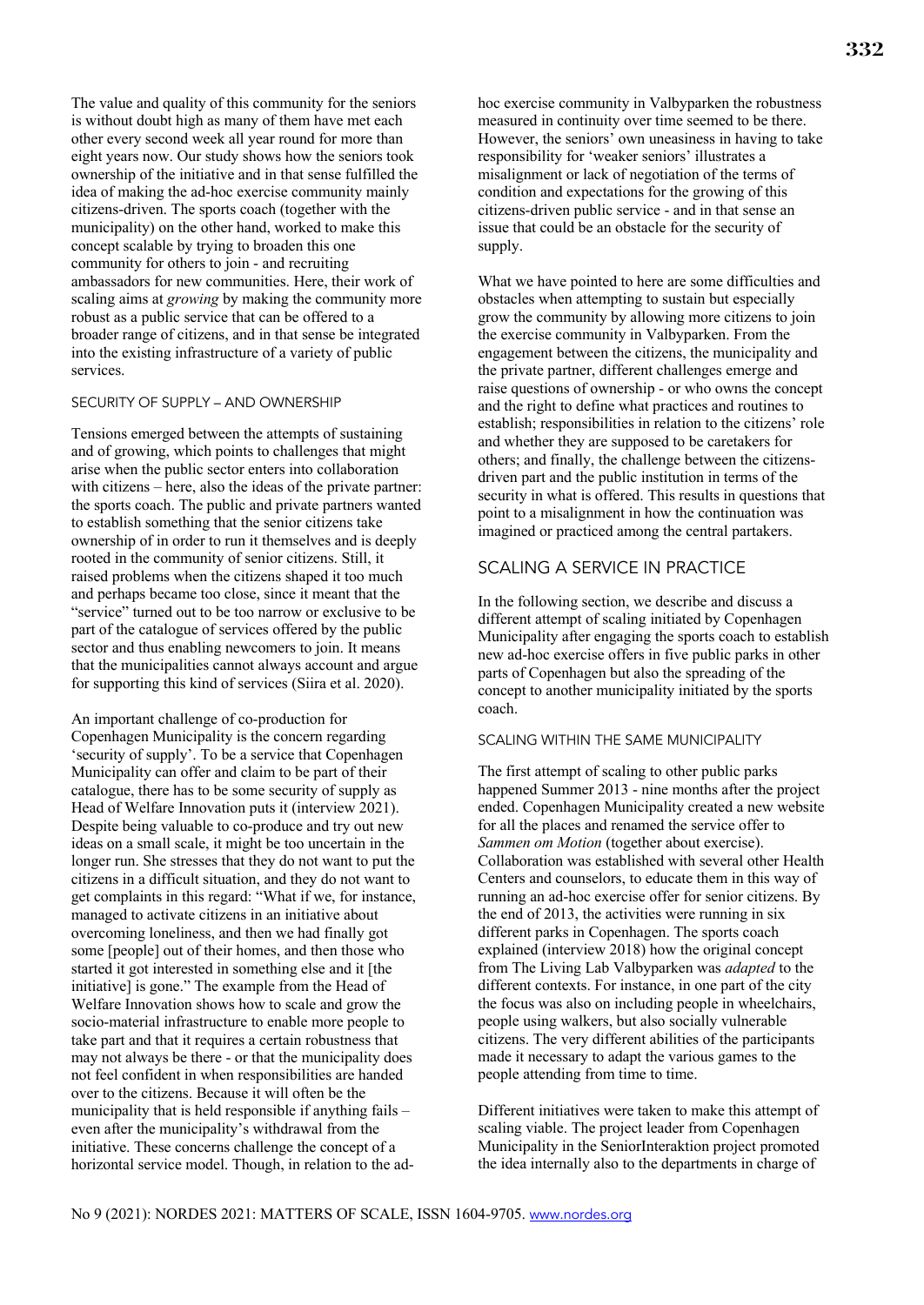running service offers for seniors. Civil servants tried to recruit new participants for the 'new ad-hoc exercise communities' - and the sports coach tried to make the seniors from Valbyparken be ambassadors and take part in promoting and establishing the new exercise communities. All these initiatives had cramped conditions. The seniors from Valbyparken were reluctant to travel to the other parks to be ambassadors because of practical transport issues (visit 2018). Thus, the sports coach did not succeed with including the seniors in the attempt of scaling to other parks. At some point, the project leader in the municipality left for another job, and the one who took over soon went on maternity leave. That happened with the person following her too, so after two to three years not much was happening with either the promotion of the service concept as such or in regard to recruitment of seniors. Without seniors attending the ad-hoc exercise communities, it was difficult for the sports coach to fulfill his part of the tasks, which according to him was to assist building up the new communities on site by establishing a repertoire of playful games that easily could be adapted to suit the people attending (interview 2018).

#### SCALING TO ANOTHER MUNICIPALITY

As the sports coach could not make a living at a halftime position, he reached out and offered the service concept to Frederiksberg Municipality. This smaller municipality was very interested, and employed him for a half-time position too. When *Sammen om Motion*  were closed down in Copenhagen Municipality, the sports coach got a full-time position in Frederiksberg Municipality, where they had a greater success of getting this social service up and running. They integrated the communication of the new offering on their existing Health Center's website and built a number of boxes with equipment and instructions to be placed in three public parks with the help of the sports coach. They connected the new social services directly to the local Health Center, but this time with a greater emphasis on integrating it into other courses. In an interview (2020), the health counselor explains that visiting and taking part in the weekly event in the park in *Sammen om Motion* has been part of at least one class during the 8-12-week rehabilitation course for some years. In this way, the Health Center secures a try-out through active participation, which seems better for potential new participants making up their minds about if this is something to do in the future. Thus, the health counselors in Frederiksberg Municipality *now* have an integrated practice, where new seniors join and get introduced to the ad-hoc exercise community in the park to create awareness of the exercise offer and make it more accessible to the potential participants. Additionally, the health counselor said that one senior exercise community recently reached out in order to get inspiration for new playful activities (interview 2020). Thus, they succeeded in making it part of their public

service infrastructure, which makes it sustainable and viable as part of the services the municipality offers.

## DISCUSSION: TRANSFORMING ROLES AND RESPONSIBILITIES

What emerges from our analysis is scaling as different variations of *spreading*. Following Biørn-Hansen and Håkansson (2018), *spreading* means *replicating* the concept to other places or helping others to start up. Yet, *spreading* also includes *"*more abstract forms of growing that involve making ideas, skills, and knowledge available to others" (Biørn-Hansen and Håkansson 2018, p. 8). The question is what can be replicated – and spread?

In the replication of the ad-hoc exercise community, infrastructure elements (e.g., games, how to play, meeting times, and the sports coach) of this community were replicated to the other sites. Together with the development of a shared website and the idea of ambassadors, these elements should enable the spreading of the concept. However, in relation to replication, Manzini (2015) emphasizes that collaborative organizations are difficult to replicate, because they are so deeply rooted in a specific context and largely shared by the characteristics of their promoters. Manzini points here to aspects of social innovation that are not easily replicate-able. In present study, the idea of ambassadors as well as the sports coach to follow the new communities were steps taken towards spreading the fundamental aspects of the adhoc exercise community. However, this was not all successful in practice cf. the seniors as ambassadors.

Another aspect that emerges in scaling the concept of a horizontal service model, is the need for clarifying and distributing new roles and responsibilities. The municipality's role changed from being the direct provider of a senior course or service to citizens, to a role of supporting the citizens and the private partner in being the one organizing the ad-hoc exercise communities. It included integrating the local health centers and counselors to the new communities as well as recruiting seniors. The role of the sports coach changed from a private collaborator to an internal part of the public sector (an employee), where he was on 'accord salary' (based on whether the seniors returned) and at the same time, he had to fulfill the formal role of making sure that the participants registered their attendance. Finally, the seniors' roles were *expected* to change from seniors taking part in an exercise activity to seniors taking care of others and becoming ambassadors at the new places to support the publicprivate collaboration of spreading the concept. These changes in the different actors' practices point to a need for a more fundamental change.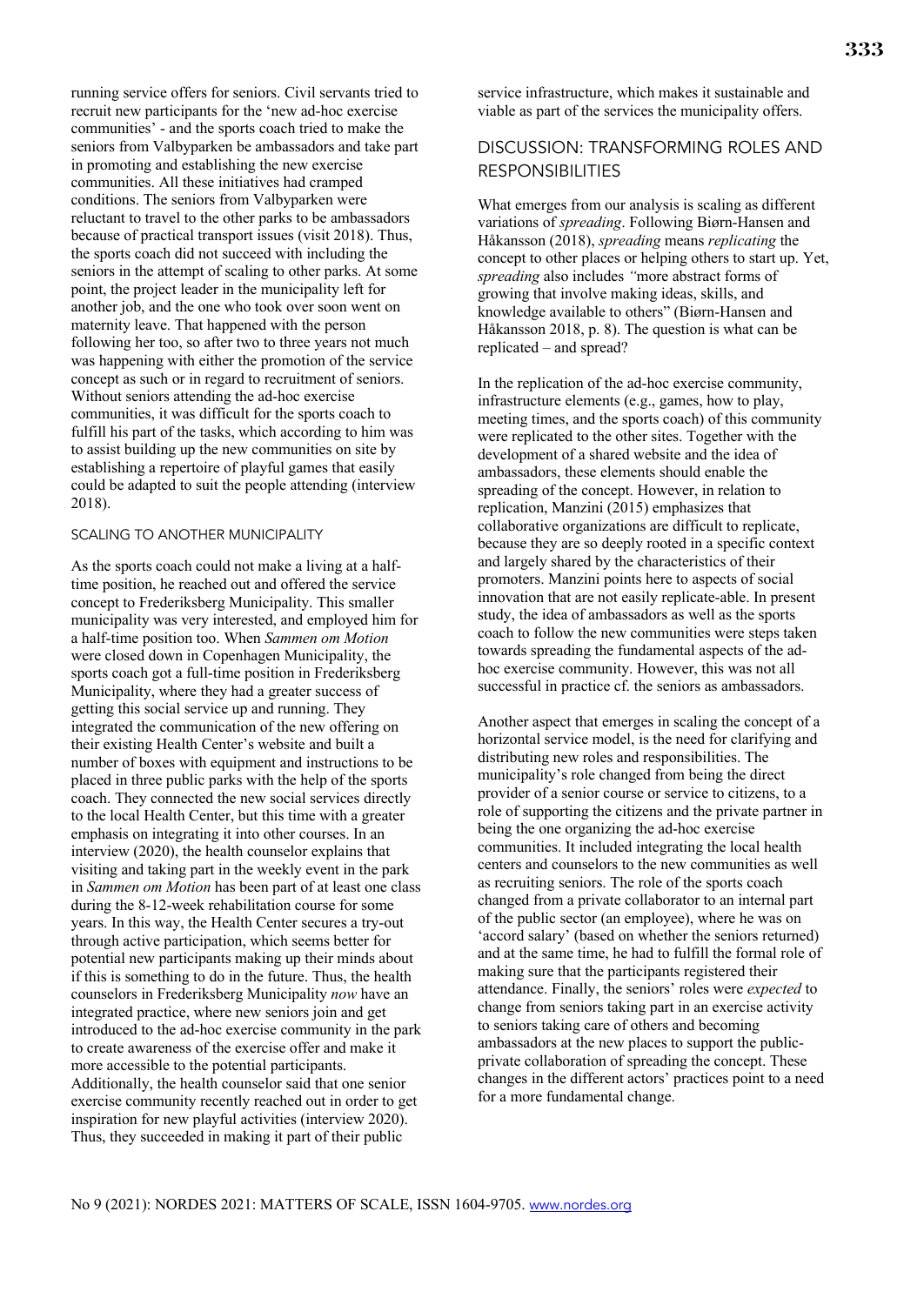#### TRANSFORMING ORGANIZATIONAL CHANGE

In our study, we observed scaling sometimes require transforming organizational change. For the horizontal service model to be a practically viable concept in the long run, there was a need for an organizational change including new roles, responsibilities, and practices. This way of scaling goes beyond replicating and spreading. Naber et al. (2017) describe this as *transformation*, which is how an initiative shapes a change at an institutional level as indicative of more qualitative changes. These changes of practices were actually central in the discussions in the SeniorInteraktion project group. Especially in relation to the public partner, where we engaged with various municipality employees at different times in the process. The focus was on getting them to be familiar with this new way of engaging citizens in service development as well as involving them in this kind of innovation of a service model.

However, what was mainly rehearsed in The Living Lab Valbyparken was the local practices among the citizens and the sports coach. When looking back and critically reflecting on the project, there is an important learning in how to create a transformation in the public organization, which also could have supported the sports coach's work. In retrospect, the project as such could have benefitted from even stronger presence by the design researchers in the municipality, e.g., supporting the project leader in spreading and grounding the horizontal service model in the organization through creating more infrastructuring elements by means of design (e.g., building on previous experiences of the DAIM toolbox, Halse et al. 2010). These initiatives and infrastructuring elements could have enabled a support for the organizational transformation.

The challenges of *spreading, replicating*, and *transforming* the horizontal services model are here contrasted with the accumulations of replicated practices within another Health Center and other municipal practices. Following Manzini's (2015) point, it is one of the strongest promoters (the sports coach), who had a central part in characterizing and developing the concept, who took the initiative for the spreading as in our study connecting to another organization. At the same time, our follow-up study also points to an organizational readiness in the Frederiksberg Municipality to adapt the concept. The ad-hoc exercise community becomes closely connected to the existing courses at the Health Center. This, together with more clear definitions of roles and responsibilities among the citizens, the sports coach, the health counselors, and in general, the municipality made the concept of the horizontal service model practically viable in a new municipality. It means that the spreading by replicating to other sites becomes more successful - and it might already have been tapping into an ongoing organizational transformation.

Relating to the question of transformation, Copenhagen Municipality made a large re-organisation in 2016. The Department of Welfare Innovation was established, and as something new it was within their mandate to make sure that successful social innovation projects were entrenched and implemented in full in collaboration with the departments which were to be responsible of the services in the long run. Head of Welfare Innovation (interview, 2021) stresses that this organizational change has been very important in relation to scaling and securing the establishment of more sustainable practices.

## FINAL DISCUSSION

The focus in this study has been on what happens beyond a living lab, understood as an investigation of what unfolds after design researchers leave a social innovation project carried out in collaboration with the public sector, private partners, and citizens. In the Valbyparken Living Lab, the actors co-designed and coproduced a public horizontal service model where the public service provider supports an open ad-hoc exercise community of senior citizens. Overall, the horizontal service model contributes to a political agenda on improving quality of life and well-being as well as promoting self-organization and care among seniors.

### BETWEEN FORMAL INSTITUTIONS AND THE INFORMAL CIVIC ENGAGEMENT

This horizontal service model blurs the roles and exchanges between the formal institutions and the informal civic engagement. We argue that the benefits of this new mode of collaboration is that the social innovation concept is mainly driven by the citizens themselves. It affords a new service-thinking where the citizens take ownership and shape the content of the playful gatherings in their own way, which supports democratic participation and civic agency. Thus, it dissolves the conventional one-fits-all public service offers. Our follow-up study shows that the blurring of the roles and exchanges between the formal institutions and the informal civic engagement is also what creates challenges and tensions in the different attempts of scaling the social innovation concept after the initial project ended.

The ambitions of the seniors contain a practice of *sustaining* as keeping and attracting members and resources (Biørn-Hansen and Håkansson 2018) to secure the continuation of their own local community. However, our study also showed that the formalization of the informal civic engagement made seniors into someone who took responsibility for others, more vulnerable seniors. Something that exceeded the limits of the seniors as they expressed to us. At the same time, in order to create better value of the initial effort, the Copenhagen Municipality's ambition is to make the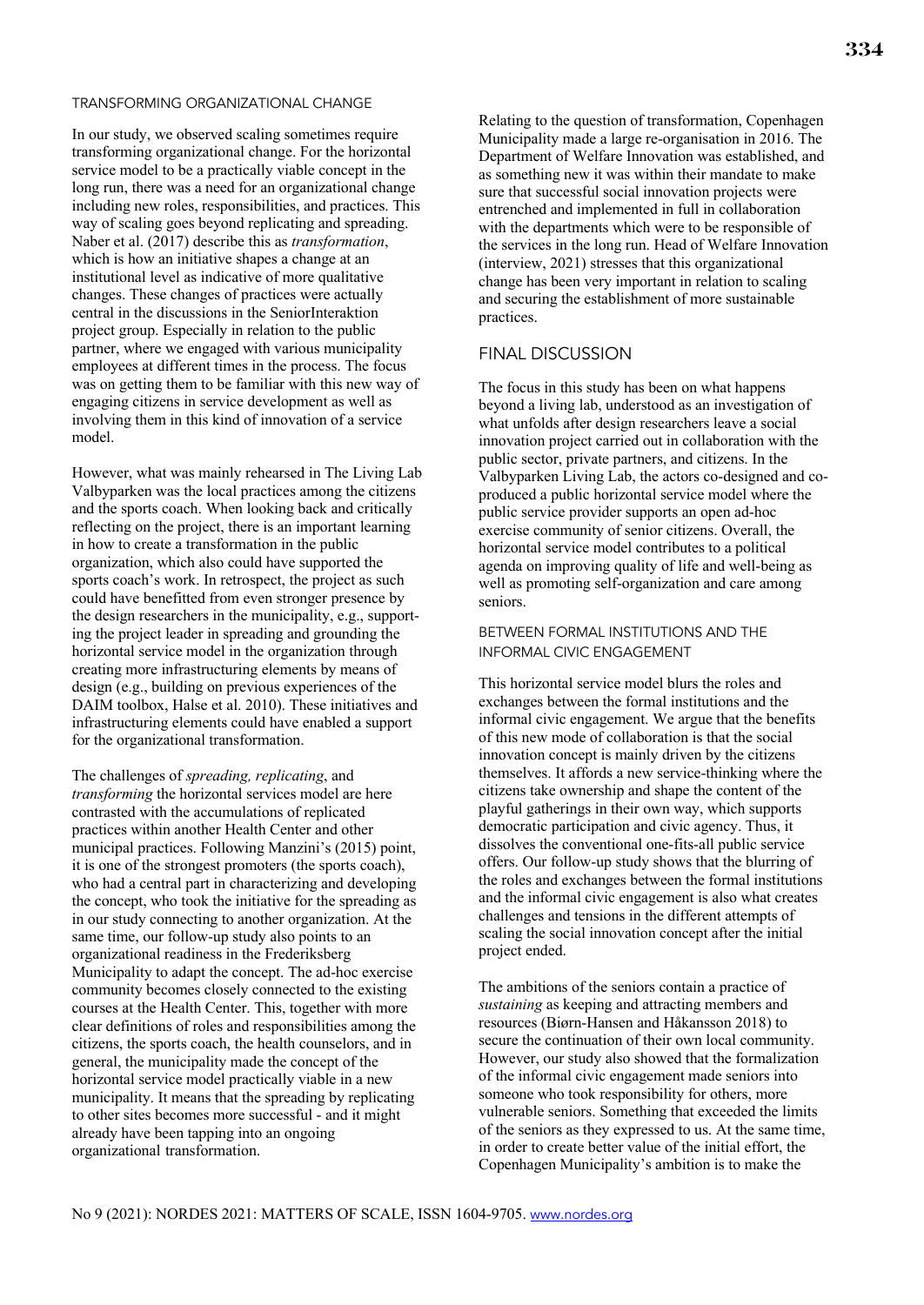social design concept scalable, which includes institutionalizing practices. In our study, it means that *replicating* the social innovation concept of open ad-hoc exercise communities including the infrastructuring elements supporting these, are challenged by aims of formalizing procedures in order to make a robust service offer, to maintain security of supply and being able to evaluate the performances quantitatively and qualitatively. As addressed by Siira et al. (2020), it can be problematic for the public institution if a mainly citizens-driven social service becomes too narrow, so it cannot be offered to, or is excluding, a broader group of citizens. It means that the benefits slowly dissolve, and it becomes difficult for the public institution to argue for supporting the initiative. This is in line with Manzini who argues that in order for initiatives to be "truly effective and have the needed impact on the overall society, they should spread and drive changes at a larger scale" (Manzini 2015, p. 177).

In contrast, Biørn-Hansen and Håkansson (2018) argue that "there is a value in the small-scale and very local action, as it leads to other results that matter too, for example, the enjoyment and inspiration that keep people going. In addition, even the organizations or concepts that will not scale, contribute to a critical mass of people who want to see a change in society" (Biørn-Hansen and Håkansson 2018, p.10).

In relation to aims and ambitions of social innovation projects, we argue that there are two important implications from this study. Firstly, the very local actions are highly valued and not all actors are concerned with scaling. It would be a pity if social innovation initiatives and living lab experiments would never be initiated due to uncertainty about if scaling is possible or not. Decisions on scaling or not should be based on and evaluated from lived experiences. In line with Biørn-Hansen and Håkansson, we will argue that not all community-based services need to be scaled. Secondly, we will argue that there is a need for balancing the various actors' ambitions and efforts, so they reciprocally benefit each other - and that the one is not dominating the other.

#### SCALING PRESUPPOSES OWNERSHIP

Our analysis of what happened beyond The Living Lab, made it clear to us that scaling presupposes ownership. This is in accordance with Manzini's argument that social innovation "can only work if groups of dedicated people decide to adopt them and commit themselves to its implementation" (Manzini 2015, p. 18). Given this, our study shows that ownership means different things to different actors, which complicate scaling in practice. The citizens participate on a voluntary basis whereas the engagement by others is part of their work life. The senior citizens clearly take ownership of the initial community in Valbyparken. Most of them have gathered every two weeks for more than eight years and in their *sustaining* of the community they take

responsibility for the continuation by meeting up on a regular basis, including welcoming newcomers. Some have also taken ownership by buying new equipment, acting as contact persons, visiting members if they fall ill or, for instance, suggesting additional activities like celebrating someone's birthday. It all illustrates sincere care for the community. The private partner (sports coach) also takes ownership. In his view, he invented the overall concept about creating open ad-hoc communities for physical interaction, which is not defined by a certain disability, diagnosis, or health issue. His dedicated commitment revolved around two issues. Firstly, he worked hard to develop a repertoire of playful activities that could easily be adapted in the situation depending on the participants' abilities, interests, and needs. At times, his sometimes-strong opinions created friction as the seniors did not necessarily agree. Secondly, his ambition was to make a living by *replicating* the physical and social service as widely as possible. In relation to adopting the idea and taking ownership, the commitment of Copenhagen Municipality has changed a lot over the years, which we argue is key in understanding both successful and failed scaling attempts.

The fact that it took nine months for the municipality to make a decision about if they wanted to adopt the concept beyond the running of the SeniorInteraktion project, can be interpreted in different ways: doubt about the value of the social innovation concept, long internal decision-making processes, finding funding for scaling, lack of personnel. In contrast to this, the municipality's commitment increased when they hired the sports coach, engaged the health counselors, recruited seniors - and spent money on making a dedicated website. Apart from this, the Copenhagen Municipality's dedicated commitment including the various actions succeeded in replicating the social innovation concept to five other parks in the city. However, other issues relate to discrepancies among hierarchical layers in organizations. Our study shows that Copenhagen Municipality, soon after the researchers left the project, was challenged by several shifts in personnel. Even though the leader of the department felt ownership, actual operations were hindered by sometimes not having an employee to do the work on the operational level. Knowledge about the social innovation concept was also mainly anchored within the people involved in the initial work so when they left, the hand-over was further challenged. In the interview with the Head of Welfare Innovation (2021), she highlights the importance of securing that the 'institutional memory' is built up and sustained. They have made procedures for this to ensure that things are not lost when passionate employees find a new job. Still. finding the best way of documenting and passing on this kind of experience and knowledge is not easy.

A key insight from our study is that ownership means different things to different actors. We argue that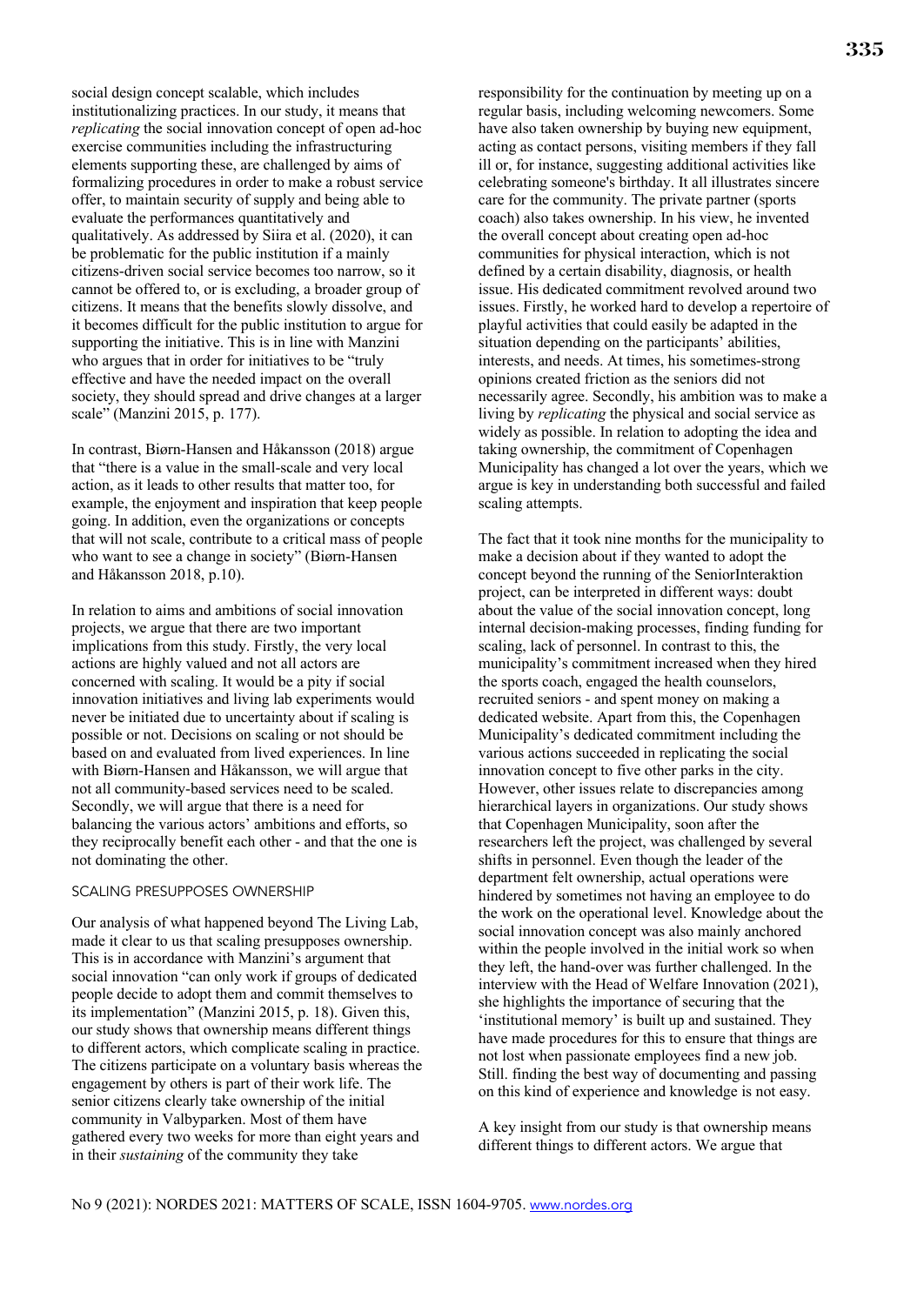ownership is needed on all levels in collaborative organizations to secure scaling in practice. However, it needs to be combined with negotiations of terms of condition in relation to commitment and responsibilities among all actors, including the citizens.

**To summarize,** in this paper we have deepened the understanding and conceptualization of notions describing scaling in different ways based on experiences from practices in and beyond The Living Lab Valbyparken in the SeniorInteraktion project. The aim has not been to suggest new concepts for scaling per se, but to acknowledge and relate to concepts presented by other scholars when analyzing our own research in order to share practice-based insights, which can be of value for future innovation projects. Still, we will propose the term 'ownership' as a short description for what Manzini (2015) points to with social innovation "can only work if groups of dedicated people decide to adopt them and commit themselves to its implementation". This term is easier to use in everyday language and practices.

The paper contributes to filling the gap mentioned by e.g., Tortzen (2018) that systematic empirical research on how co-production projects involving both the public sector and citizens evolve in practice is lacking. Her own research is based on 3-10 months of interviewing and making observations in top-down co-production projects initiated in three Danish municipalities. Our study is also carried out in a Danish context. It differs by being a local longitudinal study spanning 10 years in all and includes us researchers taking active part in developing the social innovation concept and doing follow-up studies. If the ambition of design research is to contribute to sustainable societal changes, we would like to encourage more design researchers to conduct longitudinal studies, as they are essential for contributing to understanding scaling better, including how infrastructuring process work and how various socio-material infrastructures evolve after the design researchers have left.

## SCALING OUT AND UP

We initially introduced two forms of scale as defined by Westley and Antadze (2013) and Manzini (2015), as scaling out and scaling up, and how these forms of scaling strategies have led to identifications of different scaling practices, nuancing modes and patterns such as sustaining, growing, spreading, replicating, accumulating and transformation (Biørn-Hansen and Håkansson 2018, Naber 2017). They all point to the importance of the reflexive learnings that need to take place to challenge the existing institutions and bring in the systemic change that allows such organizational changes to happen. These reflexive discussions are important for the design community when evaluating our design practices and projects. We will argue that design researchers need to inquire and learn more about the gains of co-production of social innovation to

improve both methods and processes of engagements, but there seem to be a general lack of long-term evaluations within design communities, as also pointed to by Bossen et. al. (2016).

Design researchers need to better understand the patterns of accumulation as *how* our design experiments and projects are linking to other public initiatives before and after we leave project collaboration. And *if* or *when* organizational transformation shapes wider institutional change within the public sector. These reflexive learning processes of looking back and analyzing long-term retrospective studies and the implications thereof are as important to the design researchers as they are to our collaborating public and private partners as well as citizens. They have all come together in co-producing enhanced visions of how our shared welfare societies are able to progress within the everyday practices of both citizens lives and welfare systems. Even though these changes might seem as small as playing a game, sharing a walk and coffee in the park with peers during a period of eight years.

### REFERENCES

- Bason, C. (2010). Leading public sector innovation: Cocreating for a better society. Policy Press.
- Binder, T., & Brandt, E. (2008). The Design: Lab as platform in participatory design research. Codesign, 4(2), 115-129.
- Binder, T., De Michelis, G., Ehn, P., Jacucci, G., Linde, P., & Wagner, I. (2011). Design Things. MIT press.
- Binder T. & Brandt, E. (2018). Hvad har design med samskabelse af gøre? I Fogsgaard og De Jongh (red) Ledelse og samskabelse i den offentlige sektor. Dansk psykologisk forlag (pp. 332 - 361).
- Biørn-Hansen, A., & Håkansson, M. (2018). Building Momentum: Scaling up Change in Community Organizations. In Proceedings of the 2018 CHI Conference on Human Factors in Computing Systems (pp. 1-13).
- Björgvinsson, E., Ehn, P. & Hillgren, P. A. (2010). Participatory design and democratizing innovation. In Proceedings of the 11th Biennial participatory design conference (pp. 41-50). ACM.
- Brandt, E., Binder, T., Malmborg, L., & Sokoler, T. (2010). Communities of everyday practice and situated elderliness as an approach to co-design for senior interaction. In Proceedings of the 22nd Conference of the Computer-Human Interaction Special Interest Group of Australia on Computer-Human Interaction.
- Brandt, E, Fjerritslev Mortensen, P, Malmborg, L, Binder, T, & Sokoler, T (red) (2012),